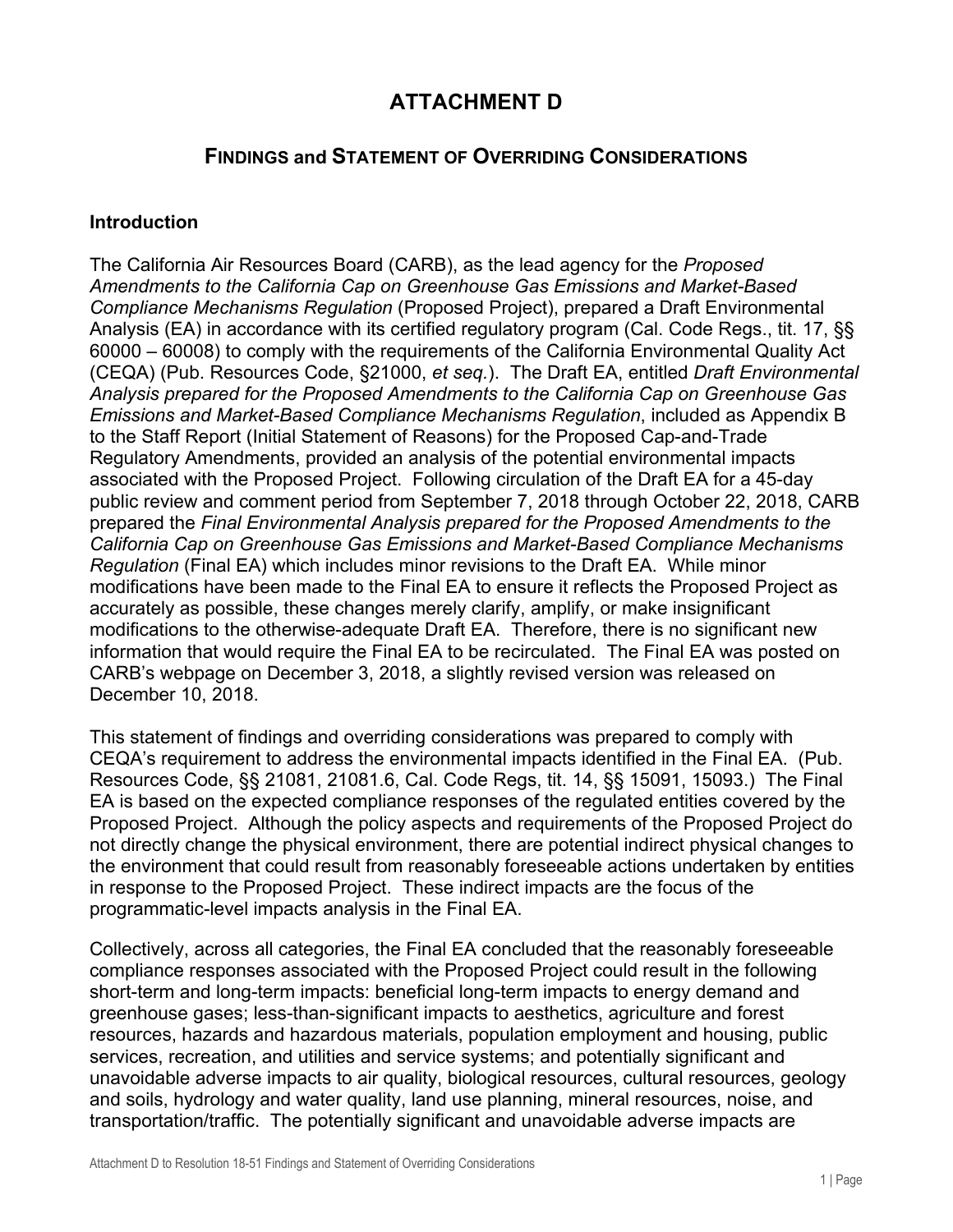disclosed for both short-term, construction-related activities and long-term operational activities, which is why some resource areas are identified above as having both less-thansignificant impacts and potentially significant impacts.

CARB's certified regulatory program requires that before adoption of an action for which significant adverse environmental impacts have been identified during the review process, CARB consider feasible mitigation measures and alternatives that could substantially reduce the impacts. (Cal. Code Regs, tit. 17, §60006.) CEQA places the burden on the approving agency to affirmatively show that it has considered feasible mitigation and alternatives that can lessen or avoid identified impacts through a statement of findings for each identified significant impact. (Pub. Resources Code, §21081.) CEQA Guidelines section 15091 provides direction on the content of the statement of findings. That section states that one or more of the following findings should be identified for each impact:

- Changes or alterations have been required in, or incorporated into, such projects which avoid or substantially lessen the significant environmental effect as identified in the final environmental impact report.
- Such changes or alterations are within the responsibility and jurisdiction of another public agency and not the agency making the finding. Such changes have been adopted by such other agency, or can and should be adopted by such other agency.
- Specific economic, legal, social, technological, or other considerations, including provision of employment opportunities for highly trained workers, make infeasible the mitigation measures or project alternatives identified in the environmental impact report.

The potential adverse impacts identified in this programmatic level EA are potential indirect impacts associated with the compliance responses reasonably foreseeable in response to the Proposed Project based on currently available information. The ability to determine site- or project-specific impacts of projects carried out by third parties and the authority to require feasible mitigation lies with those agencies with authority to approve such actions, e.g. local permitting authorities in city or county governments and local air districts. CARB does not have the ability to determine with any specificity the project level impacts, nor the authority to require project-level mitigation in approving the Proposed Project, as discussed in the findings below.

An agency may approve a project with unavoidable (unmitigated) adverse environmental impacts. When doing so, CEQA requires the agency to make a statement in the record of its views on the ultimate balancing of the merits of approving the project despite the environmental impacts in a "statement of overriding considerations" (Pub. Resources Code, §21081(b); Cal. Code Regs, tit. 14, §15093.) The following presents the Board's statement of findings for each significant adverse impact identified in the Final EA, accompanied by a brief explanation, and its statement of overriding considerations.

# **STATEMENT OF FINDINGS**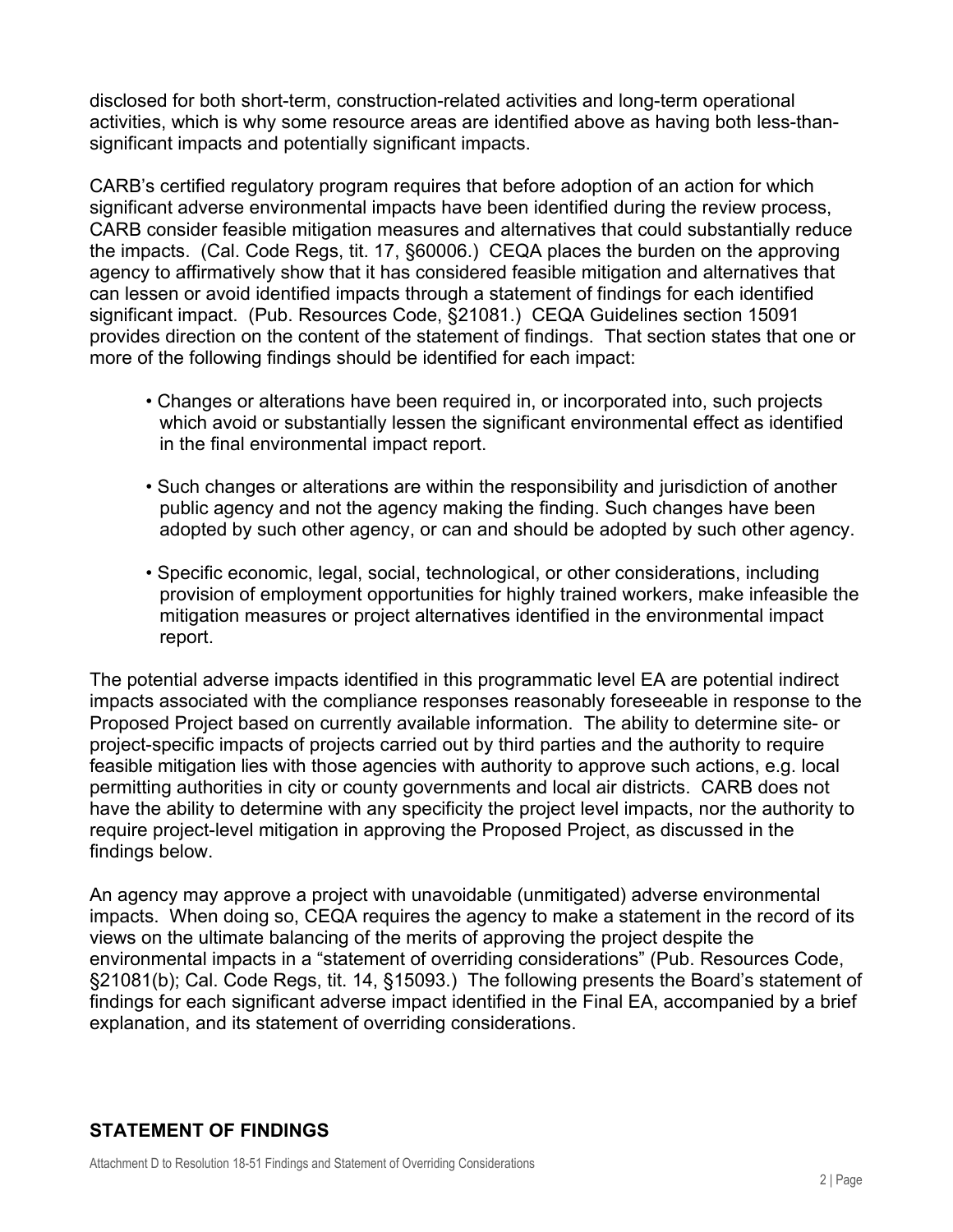The Board has independently reviewed and considered the entire record, including the information contained in the Final EA, public testimony, written comments received, and the written responses to environmental comments, all of which are hereby incorporated by reference. The Board makes the following written findings for each significant adverse impact identified, accompanied by a brief explanation of the rationale for each finding. These findings are supported by substantial evidence in the record.

# **Air Quality**

# Finding and Explanation

The Final EA found that odor-related impacts associated with Livestock Protocol projects, as well as construction-related activities and operational activities that may be reasonably foreseeable compliance responses for covered entities could result in impacts relating to air quality and odors. The covered entity compliance responses consist of upgrading equipment, switching to lower intensity carbon fuels, and implementing maintenance and process changes at existing facilities. Construction, grading, and trenching have the potential to adversely impact air quality related to dust emissions and equipment emissions. Overall, the Final EA found that the Proposed Project would continue to reduce air pollutant emissions statewide. While the Final EA concluded that localized criteria pollutant emissions increases at individual facilities due to the Proposed Project are extremely unlikely, the 2010 *Functional Equivalent Document prepared for the California Cap on GHG Emissions and Market-Based Compliance Mechanisms* (2010 FED), the 2016 Cap-and-Trade EA, and the Draft and Final EAs for this proceeding took a conservative approach and disclosed that this impact would be potentially significant and unavoidable. Implementation of Livestock Protocol projects could also result in potentially significant and unavoidable odor-related impacts.

Attachment B of the Final EA included Mitigation Measures 3.a and 3.c.i. Mitigation Measures 3.a and 3.c.i identify existing statutes and regulations and construction and operational permit requirements, as well as other recognized practices designed to reduce these potentially significant impacts. The Board finds that the authority to determine site- or project-specific mitigation is within the purview of jurisdictions with land use approval and permitting authority, such as city or county governments. Therefore, the Board finds that the authority to implement Mitigation Measures 3.a and 3.c.i is within the responsibility and jurisdiction of other public agencies, and that the requirements and practices in Mitigation Measures 3.a and 3.c.i should be adopted by those agencies. Public agencies with authority can and should implement the identified measures to the degree feasible. Because the authority and responsibility to determine project-level impacts and require project-level mitigation lies with land use and/or permitting agencies for individual projects, and the programmatic level of analysis associated with the EA does not attempt to address projectspecific details of mitigation, there is inherent uncertainty in the degree of mitigation that may ultimately be implemented to reduce potentially significant impacts to this resource.

Consequently, at this stage without full details on the design of potential programs and associated required mitigation, while impacts could be reduced to a less-than-significant level by land use and/or permitting agency conditions of approval, the Board takes a conservative approach in its post-mitigation significance conclusion and finds the impacts to this resource associated with the proposed actions in the Proposed Project would be potentially significant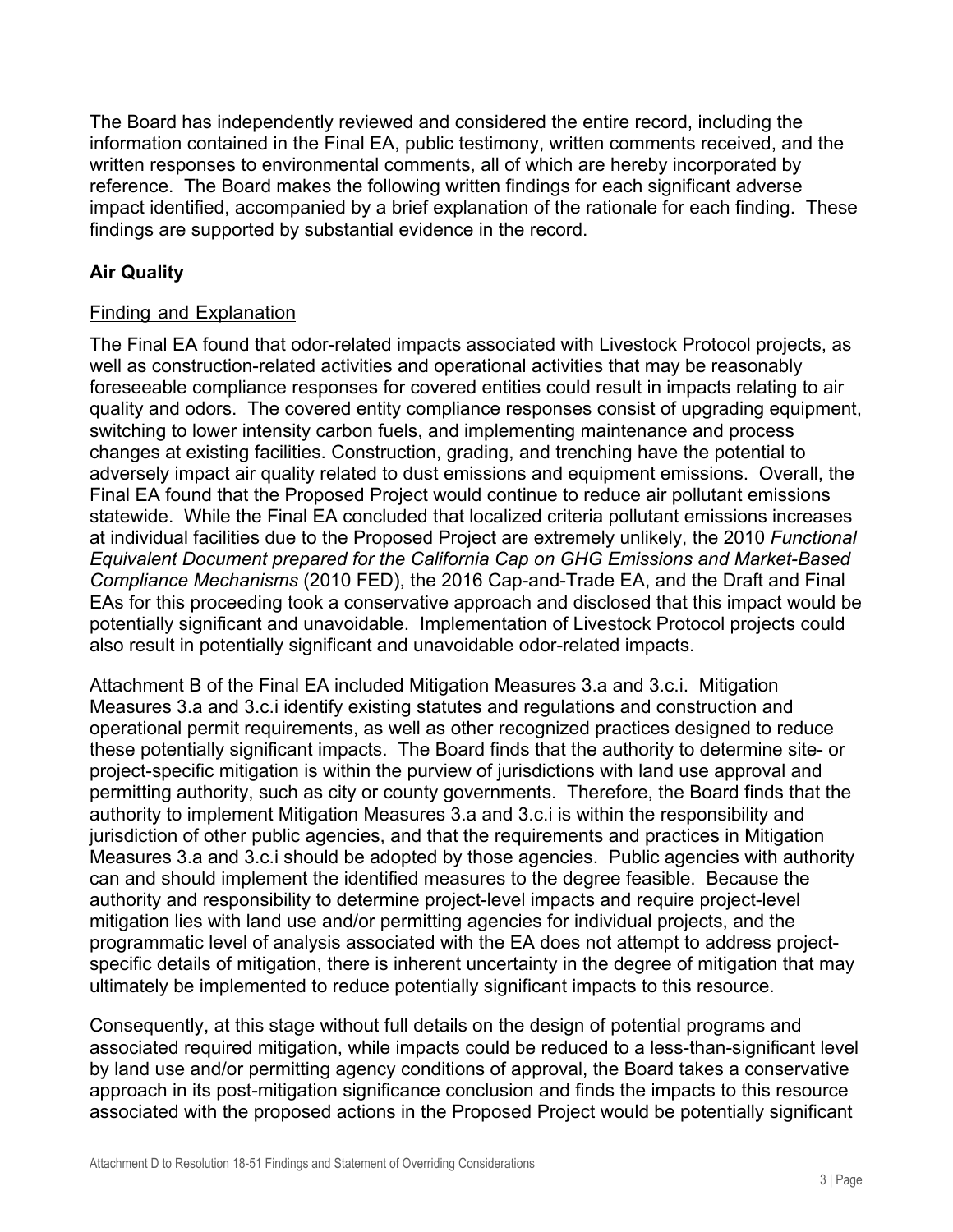and unavoidable. This impact is overridden by the project's benefits as set forth in the statement of overriding considerations.

### **Biological Resources**

### Finding and Explanation

The Final EA found that ground disturbances associated with actions related to the reasonably foreseeable compliance responses undertaken by covered entities and implementation of Mine Methane Capture (MMC) Protocol projects could result in potentially significant impacts on biological resources. The covered entity compliance responses consist of upgrading equipment, switching to lower intensity carbon fuels, and implementing maintenance and process changes at existing facilities. Construction, grading and trenching have the potential to adversely impact any protected biological resources that might exist at those locations. The reasonably foreseeable compliance responses that could result from implementation of MMC Protocol projects could include: installation of gas extraction, capture, transportation, processing, destruction, and monitoring equipment at existing active or abandoned mine sites. The installed equipment is likely to be of similar size, scale, and visual character to those typical of mining operations. However, abandoned mining sites and adjacent areas may have been subject to varying degrees of reclamation, reuse, and/or redevelopment since mine closure and abandonment.

Attachment B of the Final EA included Mitigation Measure 4.a. Mitigation Measure 4.a identifies existing statutes and regulations and construction and operational permit requirements, as well as other recognized practices designed to reduce these potentially significant impacts. The Board finds that the authority to determine site- or project-specific mitigation is within the purview of jurisdictions with land use approval and permitting authority, such as city or county governments. Therefore, the Board finds that the authority to implement Mitigation Measure 4.a is within the responsibility and jurisdiction of other public agencies, and that the requirements and practices in Mitigation Measure 4.a should be adopted by those agencies. Public agencies with authority can and should implement the identified measures to the degree feasible. Because the authority and responsibility to determine project-level impacts and require project-level mitigation lies with land use and/or permitting agencies for individual projects, and the programmatic level of analysis associated with the EA does not attempt to address project-specific details of mitigation, there is inherent uncertainty in the degree of mitigation that may ultimately be implemented to reduce potentially significant impacts to this resource.

The Final EA determined that it is unknown where and under which jurisdiction individual projects may be located. Thus, the authority to determine project-level impacts and applicable regulations lies with the permitting agency for individual projects. This programmatic analysis and CARB's lack of authority over certain aspects of project-level development do not allow CARB to require project-specific mitigation or guarantee its implementation, resulting in an inherent uncertainty in the degree of mitigation ultimately implemented to reduce the potentially significant impacts.

Consequently, at this stage without full details on the design of potential programs and associated required mitigation, while impacts could be reduced to a less-than-significant level by land use and/or permitting agency conditions of approval, the Board takes a conservative approach in its post-mitigation significance conclusion and finds the impacts to this resource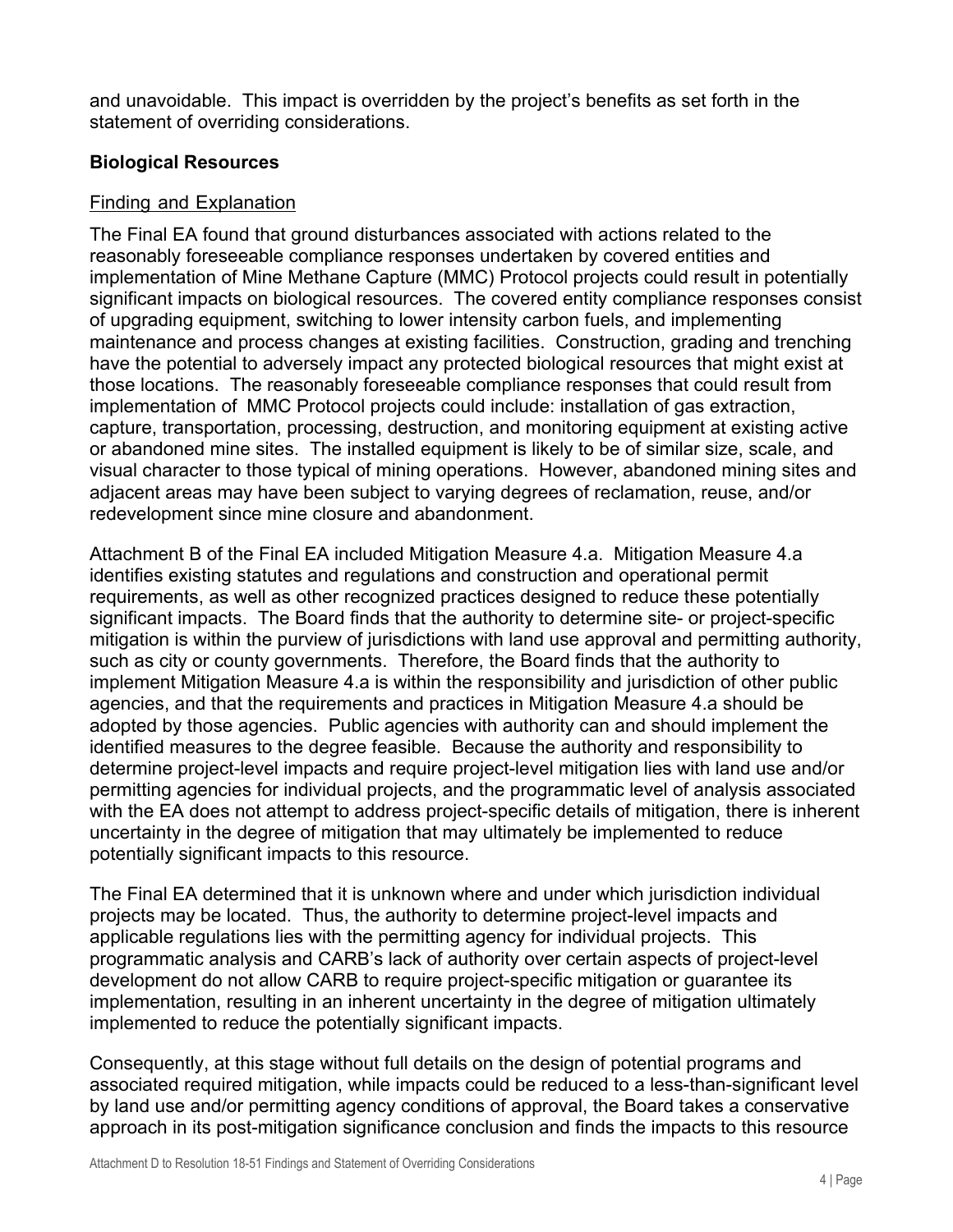associated with the proposed actions in the Proposed Project would be potentially significant and unavoidable. This impact is overridden by the project's benefits as set forth in the statement of overriding considerations.

### **Cultural Resources**

### Finding and Explanation

The Final EA found that ground disturbances associated with actions related to the reasonably foreseeable compliance responses undertaken by covered entities and implementation of Livestock, Urban Forest, and MMC Protocol projects could result in potentially significant impacts on cultural resources. The covered entity compliance responses consist of upgrading equipment, switching to lower intensity carbon fuels, and implementing maintenance and process changes at existing facilities. Construction, grading and trenching have the potential to adversely impact any cultural resources that might exist at those locations. Implementation of offset projects under the Livestock Offset Protocol, Urban Forest Offset Protocol and MMC Protocol may be implemented in areas where cultural and historic resources could exist (e.g., archeological resources, historic resources, paleontological resources, and undocumented human remains).

Attachment B of the Final EA included Mitigation Measure 5.a. Mitigation Measure 5.a identifies existing statutes and regulations and construction and operational permit requirements, as well as other recognized practices designed to reduce these potentially significant impacts. The Board finds that the authority to determine site- or project-specific mitigation is within the purview of jurisdictions with land use approval and permitting authority, such as city or county governments. Therefore, the Board finds that the authority to implement Mitigation Measure 5.a is within the responsibility and jurisdiction of other public agencies, and that the requirements and practices in Mitigation Measure 5.a should be adopted by those agencies. Public agencies with authority can and should implement the identified measures to the degree feasible. Because the authority and responsibility to determine project-level impacts and require project-level mitigation lies with land use and/or permitting agencies for individual projects, and the programmatic level of analysis associated with the EA does not attempt to address project-specific details of mitigation, there is inherent uncertainty in the degree of mitigation that may ultimately be implemented to reduce potentially significant impacts to this resource.

The Final EA determined that it is unknown where and under which jurisdiction individual projects may be located. Thus, the authority to determine project-level impacts and applicable regulations lies with the permitting agency for individual projects. This programmatic analysis and CARB's lack of authority over certain aspects of project-level development do not allow CARB to require project-specific mitigation or guarantee its implementation, resulting in an inherent uncertainty in the degree of mitigation ultimately implemented to reduce the potentially significant impacts.

Consequently, at this stage without full details on the design of potential programs and associated required mitigation, while impacts could be reduced to a less-than-significant level by land use and/or permitting agency conditions of approval, the Board takes a conservative approach in its post-mitigation significance conclusion and finds the impacts to this resource associated with the proposed actions in the Proposed Project would be potentially significant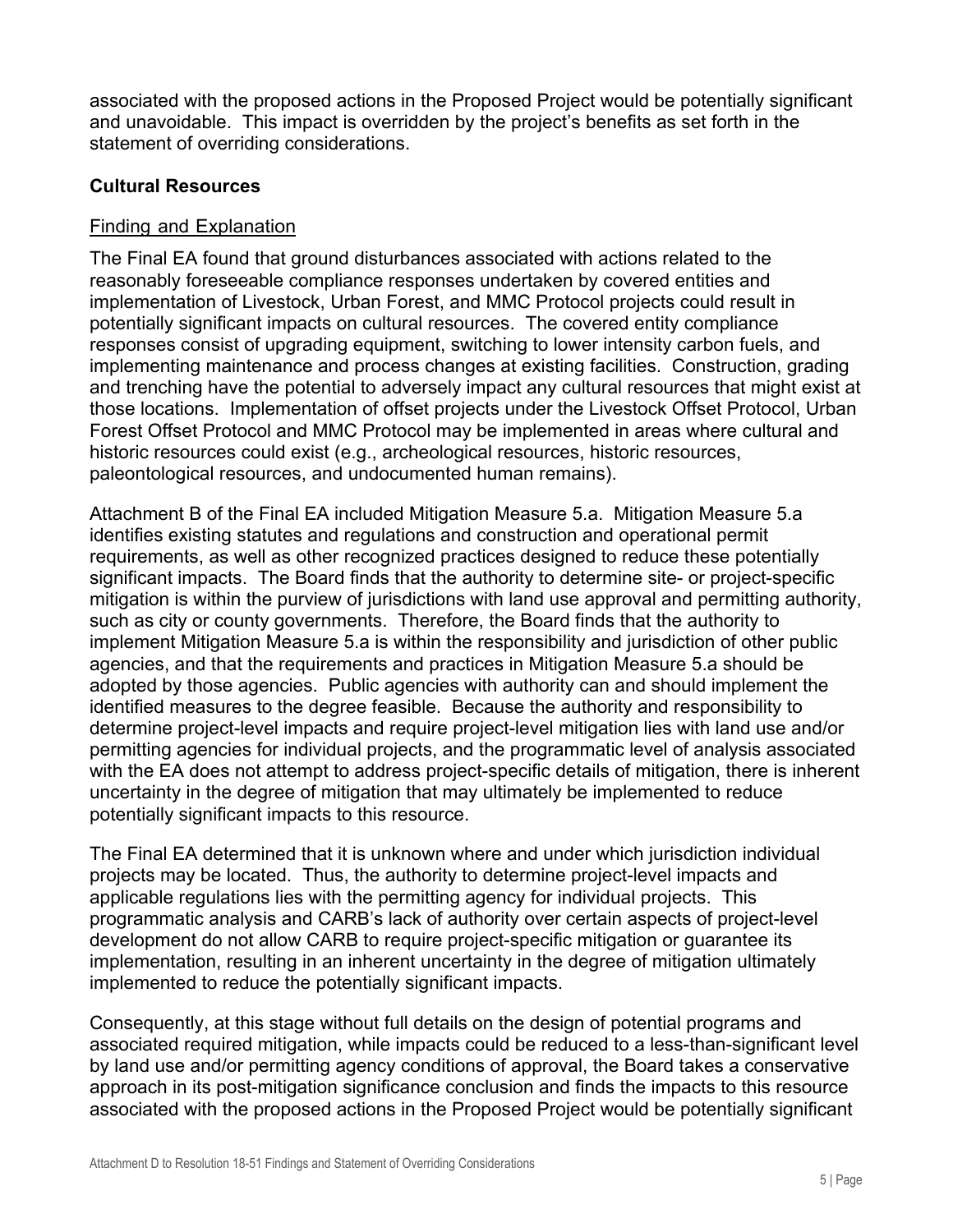and unavoidable. This impact is overridden by the project's benefits as set forth in the statement of overriding considerations.

### **Geology and Soils**

### Finding and Explanation

The Final EA found that the reasonably foreseeable actions associated with constructionrelated activities for covered entities could result in potentially significant impacts on geology and soil resources. The covered entity compliance responses consist of upgrading equipment, switching to lower intensity carbon fuels, and implementing maintenance and process changes at existing facilities. Construction, grading and trenching have the potential to result in adverse soil erosion resulting in soil erosion, dust generation, and sedimentation and degradation of local waterways.

Attachment B of the Final EA included Mitigation Measure 7.a. Mitigation Measure 7.a identifies existing statutes and regulations and construction and operational permit requirements, as well as other recognized practices designed to reduce these potentially significant impacts. The Board finds that the authority to determine site- or project-specific mitigation is within the purview of jurisdictions with land use approval and permitting authority, such as city or county governments. Therefore, the Board finds that the authority to implement Mitigation Measure 7.a is within the responsibility and jurisdiction of other public agencies, and that the requirements and practices in Mitigation Measure 7.a should be adopted by those agencies. Public agencies with authority can and should implement the identified measures to the degree feasible. Because the authority and responsibility to determine project-level impacts and require project-level mitigation lies with land use and/or permitting agencies for individual projects, and the programmatic level of analysis associated with the EA does not attempt to address project-specific details of mitigation, there is inherent uncertainty in the degree of mitigation that may ultimately be implemented to reduce potentially significant impacts to this resource.

Consequently, at this stage without full details on the design of potential programs and associated required mitigation, while impacts could be reduced to a less-than-significant level by land use and/or permitting agency conditions of approval, the Board takes a conservative approach in its post-mitigation significance conclusion and finds the impacts to this resource associated with the proposed actions in the Proposed Project would be potentially significant and unavoidable. This impact is overridden by the project's benefits as set forth in the statement of overriding considerations.

# **Hydrology and Water Quality**

### Finding and Explanation

The Final EA found that the reasonably foreseeable actions associated with constructionrelated activities for covered entities could result in potentially significant impacts on hydrology and water quality resources. The covered entity compliance responses consist of upgrading equipment, switching to lower intensity carbon fuels, and implementing maintenance and process changes at existing facilities. Construction, grading and trenching have the potential to result in adverse soil erosion resulting in sedimentation and degradation of local waterways.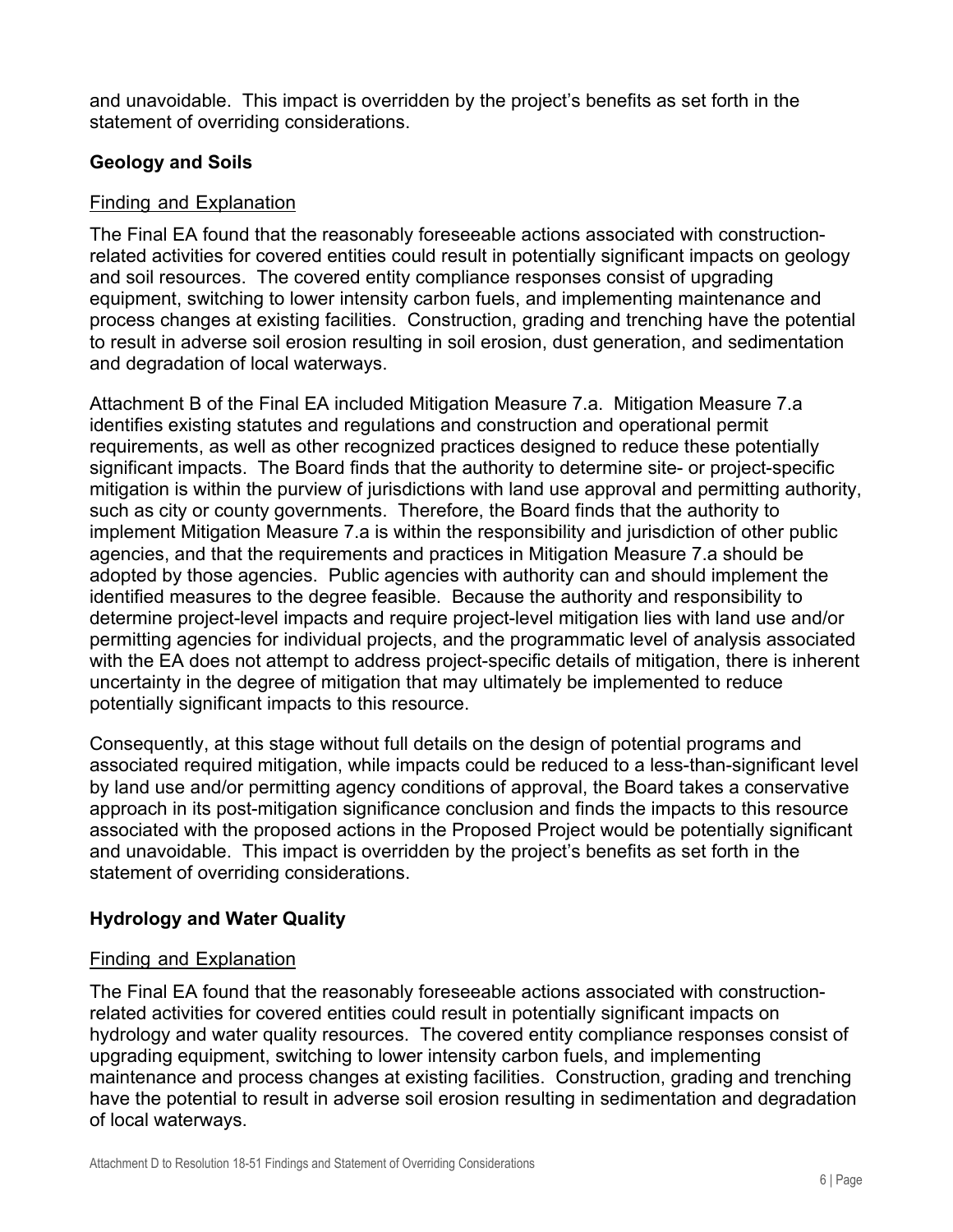Attachment B of the Final EA included Mitigation Measure 10.a. Mitigation Measure 10.a identifies existing statutes and regulations and construction and operational permit requirements, as well as other recognized practices designed to reduce these potentially significant impacts. The Board finds that the authority to determine site- or project-specific mitigation is within the purview of jurisdictions with land use approval and permitting authority, such as city or county governments. Therefore, the Board finds that the authority to implement Mitigation Measure 10.a is within the responsibility and jurisdiction of other public agencies, and that the requirements and practices in Mitigation Measure 10.a should be adopted by those agencies. Public agencies with authority can and should implement the identified measures to the degree feasible. Because the authority and responsibility to determine project-level impacts and require project-level mitigation lies with land use and/or permitting agencies for individual projects, and the programmatic level of analysis associated with the EA does not attempt to address project-specific details of mitigation, there is inherent uncertainty in the degree of mitigation that may ultimately be implemented to reduce potentially significant impacts to this resource.

Consequently, at this stage without full details on the design of potential programs and associated required mitigation, while impacts could be reduced to a less-than-significant level by land use and/or permitting agency conditions of approval, the Board takes a conservative approach in its post-mitigation significance conclusion and finds the impacts to this resource associated with the proposed actions in the Proposed Project would be potentially significant and unavoidable. This impact is overridden by the project's benefits as set forth in the statement of overriding considerations.

# **Land Use and Planning**

### Finding and Explanation

The Final EA found that implementation of the Proposed Project would not result in a physical change to the environment beyond what would occur under the existing Cap-and-Trade Regulation as adopted in 2016 and considered in the 2016 Cap-and-Trade EA. The 2016 Cap-and-Trade EA found that the reasonably foreseeable actions associated with implementation of U.S. Forest Offset projects could result in potentially significant impacts on land use and planning resources. The U.S. Forest Offset Protocol includes avoided conversion projects that could conflict with local land use plans that envision development or other uses of forested areas.

Attachment B of the Final EA included Mitigation Measure 11.b.i. Mitigation Measure 11.b.i identifies existing statutes and regulations and construction and operational permit requirements, as well as other recognized practices designed to reduce these potentially significant impacts. The Board finds that the authority to determine site- or project-specific mitigation is within the purview of jurisdictions with land use approval and permitting authority, such as city or county governments. Therefore, the Board finds that the authority to implement Mitigation Measure 11.b.i is within the responsibility and jurisdiction of other public agencies, and that the requirements and practices in Mitigation Measure 11.b.i should be adopted by those agencies. Public agencies with authority can and should implement the identified measures to the degree feasible. Because the authority and responsibility to determine project-level impacts and require project-level mitigation lies with land use and/or permitting agencies for individual projects, and the programmatic level of analysis associated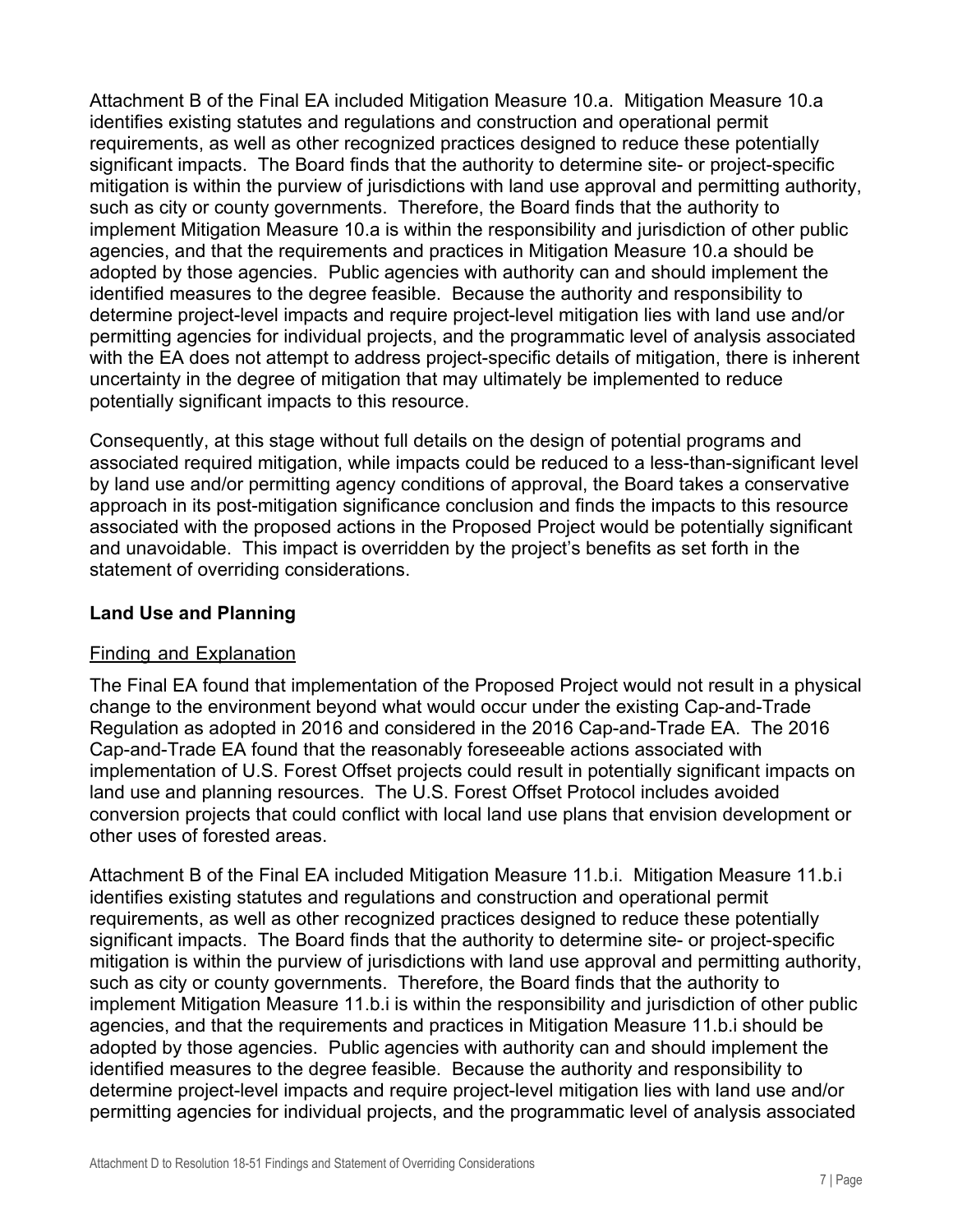with the EA does not attempt to address project-specific details of mitigation, there is inherent uncertainty in the degree of mitigation that may ultimately be implemented to reduce potentially significant impacts to this resource.

Consequently, at this stage without full details on the design of potential programs and associated required mitigation, while impacts could be reduced to a less-than-significant level by land use and/or permitting agency conditions of approval, the Board takes a conservative approach in its post-mitigation significance conclusion and finds the impacts to this resource associated with the proposed actions in the Proposed Project would be potentially significant and unavoidable. This impact is overridden by the project's benefits as set forth in the statement of overriding considerations.

### **Mineral Resources**

# Finding and Explanation

The Final EA found that implementation of the Proposed Project would not result in a physical change to the environment beyond what would occur under the existing Cap-and-Trade Regulation as adopted in 2016 and considered in the 2016 Cap-and-Trade EA. The 2016 Cap-and-Trade EA found that impacts to mineral resources associated with extension of the cap post-2020 and extension of industrial allowance allocation beyond 2020 were found to be potentially significant and unavoidable related to construction-related activities that may be reasonably foreseeable compliance responses for covered entities.

Attachment B of the Final EA included Mitigation Measure 12. Mitigation Measure 12 identifies existing statutes and regulations and construction and operational permit requirements, as well as other recognized practices designed to reduce these potentially significant impacts. The Board finds that the authority to determine site- or project-specific mitigation is within the purview of jurisdictions with land use approval and permitting authority, such as city or county governments. Therefore, the Board finds that the authority to implement Mitigation Measure 12 is within the responsibility and jurisdiction of other public agencies, and that the requirements and practices in Mitigation Measure 12 should be adopted by those agencies. Public agencies with authority can and should implement the identified measures to the degree feasible. Because the authority and responsibility to determine project-level impacts and require project-level mitigation lies with land use and/or permitting agencies for individual projects, and the programmatic level of analysis associated with the EA does not attempt to address project-specific details of mitigation, there is inherent uncertainty in the degree of mitigation that may ultimately be implemented to reduce potentially significant impacts to this resource.

Consequently, at this stage without full details on the design of potential programs and associated required mitigation, while impacts could be reduced to a less-than-significant level by land use and/or permitting agency conditions of approval, the Board takes a conservative approach in its post-mitigation significance conclusion and finds the impacts to this resource associated with the proposed actions in the Proposed Project would be potentially significant and unavoidable. This impact is overridden by the project's benefits as set forth in the statement of overriding considerations.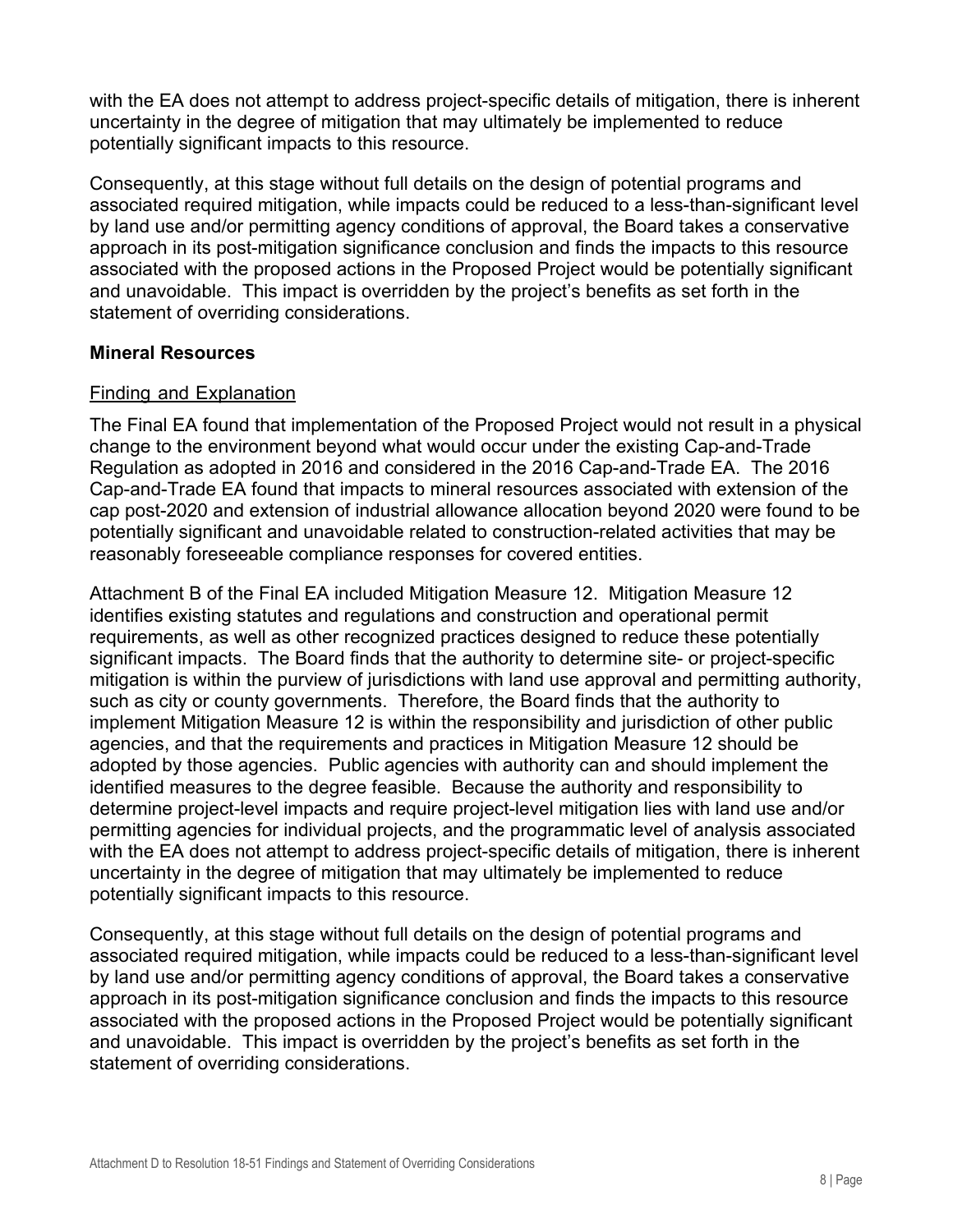### **Noise**

### Finding and Explanation

The Final EA found that the reasonably foreseeable actions associated with implementation of Livestock Offset projects could result in potentially significant impacts on noise resources. The reasonably foreseeable compliance responses that could result from implementation of the proposed Livestock Offset projects could include construction of digesters in agricultural settings that could adversely impact sensitive receptors.

Attachment B of the Final EA included Mitigation Measure C.13.a. Mitigation Measure C.13.a identifies existing statutes and regulations and construction and operational permit requirements, as well as other recognized practices designed to reduce these potentially significant impacts. The Board finds that the authority to determine site- or project-specific mitigation is within the purview of jurisdictions with land use approval and permitting authority, such as city or county governments. Therefore, the Board finds that the authority to implement Mitigation Measure C.13.a is within the responsibility and jurisdiction of other public agencies, and that the requirements and practices in Mitigation Measure C.13.a should be adopted by those agencies. Public agencies with authority can and should implement the identified measures to the degree feasible. Because the authority and responsibility to determine project-level impacts and require project-level mitigation lies with land use and/or permitting agencies for individual projects, and the programmatic level of analysis associated with the EA does not attempt to address project-specific details of mitigation, there is inherent uncertainty in the degree of mitigation that may ultimately be implemented to reduce potentially significant impacts to this resource.

Consequently, at this stage without full details on the design of potential programs and associated required mitigation, while impacts could be reduced to a less-than-significant level by land use and/or permitting agency conditions of approval, the Board takes a conservative approach in its post-mitigation significance conclusion and finds the impacts to this resource associated with the proposed actions in the Proposed Project would be potentially significant and unavoidable. This impact is overridden by the project's benefits as set forth in the statement of overriding considerations.

# **Transportation and Traffic**

# Finding and Explanation

The Final EA found that the reasonably foreseeable actions associated with implementation of Livestock Offset projects could result in potentially significant impacts on transportation and traffic resources. The reasonably foreseeable compliance responses that could result from implementation of the proposed Livestock Offset projects could include construction activities related to new livestock digesters which could require the operation of heavy equipment on rural roads, potentially creating unsafe conditions.

Attachment B of the Final EA included Mitigation Measure 17.a. Mitigation Measure 17.a identifies existing statutes and regulations and construction permit requirements, as well as other recognized practices designed to reduce these potentially significant impacts. The Board finds that the authority to determine site- or project-specific mitigation is within the purview of jurisdictions with land use approval and permitting authority, such as city or county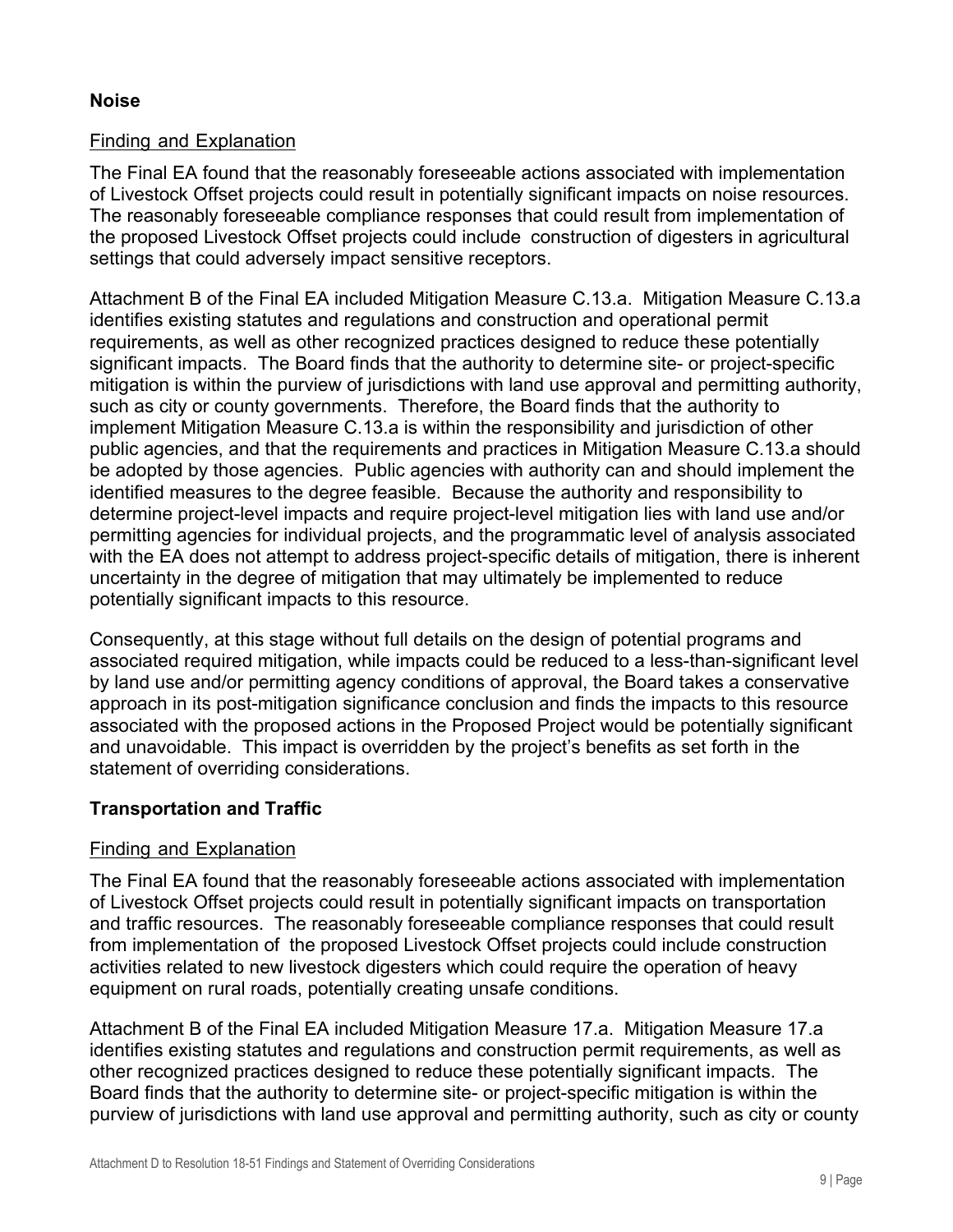governments. Therefore, the Board finds that the authority to implement Mitigation Measure 17.a is within the responsibility and jurisdiction of other public agencies, and that the requirements and practices in Mitigation Measure 17.a should be adopted by those agencies. Public agencies with authority can and should implement the identified measures to the degree feasible. Because the authority and responsibility to determine project-level impacts and require project-level mitigation lies with land use and/or permitting agencies for individual projects, and the programmatic level of analysis associated with the EA does not attempt to address project-specific details of mitigation, there is inherent uncertainty in the degree of mitigation that may ultimately be implemented to reduce potentially significant impacts to this resource.

Consequently, at this stage without full details on the design of potential programs and associated required mitigation, while impacts could be reduced to a less-than-significant level by land use and/or permitting agency conditions of approval, the Board takes a conservative approach in its post-mitigation significance conclusion and finds the impacts to this resource associated with the proposed actions in the Proposed Project would be potentially significant and unavoidable. This impact is overridden by the project's benefits as set forth in the statement of overriding considerations.

### **Cumulatively Considerable Impacts**

The most relevant plan for considering cumulative impacts of the Proposed Project is the 2017 Climate Change Scoping Plan adopted pursuant to Global Warming Solutions Act of 2006 (Assembly Bill 32 or AB 32; Statutes of 2006, Chapter 488; Health & Safety Code section 38500 et seq.). The analysis of cumulative impacts for the Proposed Project included a summary of the cumulative impacts found for each resource area in this plan, and a conclusion regarding whether the Proposed Project could result in a cumulatively considerable contribution to an existing significant cumulative impact.

The EA concluded the Proposed Project could result in a cumulatively considerable contribution to significant cumulative impacts to air quality, biological resources, cultural resources, geology and soils, hydrology and water quality, land use and planning, mineral resources, noise, and transportation and traffic. While suggested mitigation is provided within the respective resource areas of the EA analyses that could address the contribution of the Proposed Project to each of these potentially cumulatively considerable impacts, the Board finds that because these adverse impacts are potential indirect impacts associated with the compliance responses of covered entities, the authority to determine site- or project-specific mitigation is within the purview of jurisdictions with land use approval and permitting authority, such as city or county governments. Public agencies with authority can and should implement the identified measures to the degree feasible.

Because the authority and responsibility to determine project-level impacts and require project-level mitigation lies with land use and/or permitting agencies for individual projects, and the programmatic level of analysis associated with the EA does not attempt to address project-specific details of mitigation, there is inherent uncertainty in the degree of mitigation that may ultimately be implemented to reduce potentially significant impacts to these resources. Consequently, while cumulative impacts could be reduced to a less-thansignificant level by land use and/or permitting agency conditions of approval, the Board takes a conservative approach in its post-mitigation significance conclusion and finds the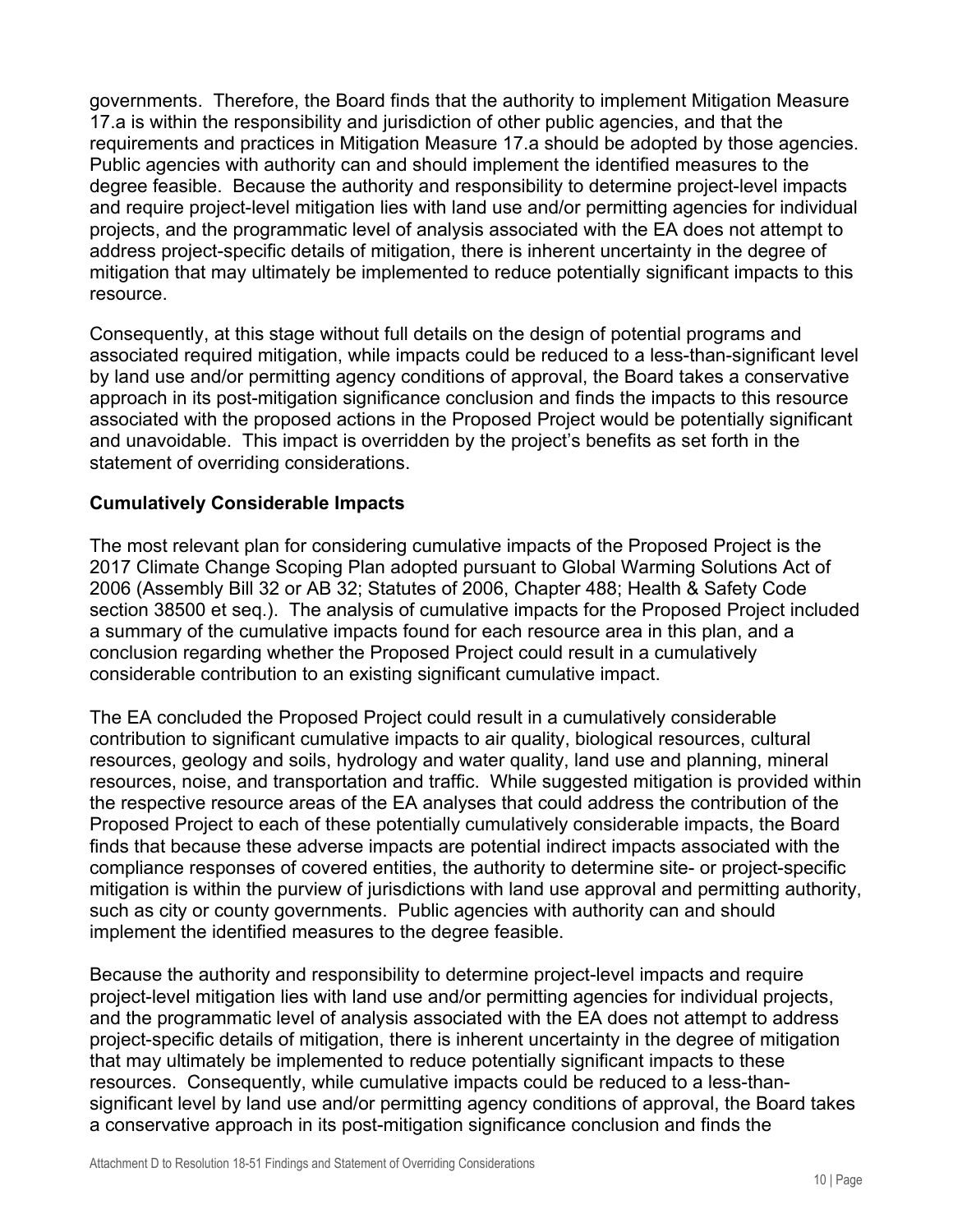cumulatively considerable contribution of the Proposed Project to existing significant cumulative impacts to air quality, biological resources, cultural resources, geology and soils, hydrology and water quality, land use and planning, mineral resources, noise, and transportation and traffic to be potentially significant and unavoidable.

### **Findings on Alternatives to the Project**

In addition to the No-Project Alternative, the EA considered a reasonable range of potentially feasible alternatives that could potentially reduce or eliminate the significant adverse environmental impacts associated with the Proposed Project, while accomplishing most of the basic project objectives.

The Board finds the alternatives analysis is sufficient to inform the Board and the public regarding the tradeoffs between the degree to which the alternatives could reduce environmental impacts and the corresponding degree to which the alternatives could achieve the project objectives.

Based upon a full evaluation of the alternatives, and the entirety of the record, the Board finds that adoption and implementation of the Proposed Project is the most desirable, feasible, and appropriate action for achieving the objectives of the project, and the Board rejects the other alternatives because they either fail to meet most project objectives, or are infeasible based on consideration of the relevant factors identified in the EA and briefly described below:

### Alternative 1: No Project Alternative –

Alternative 1 in the EA describes a reasonably foreseeable scenario if CARB did not approve the Proposed Project. Under the No-Project Alternative, amendments associated with the Proposed Project would not be approved. The current Cap-and-Trade Regulation would continue in its current state until 2030. Other CARB programs intended to reduce greenhouse gas (GHG) emissions would continue in accordance with their statutory authorities and adopted regulations.

The Board finds that the No-Project Alternative would fail to meet most of the project objectives listed in Chapter 2 of the Final EA. Under the No-Project Alternative, the existing Cap-and-Trade Program would continue in its current state until 2030, and therefore it would meet some of the project objectives. However, this alternative would not meet all of the project objectives. Most importantly, the No-Project Alternative would not comport with legislative direction in AB 398 in that it would not establish the required changes to the offsets limits established by AB 398 (Objective 8), nor would it establish the two post-2020 price containment points or price ceiling (Objective 9). In addition, the No-Project Alternative would not specify leakage assistance factors as required by AB 398 (Objective 7), nor would it ensure consistently applied compliance obligations on electricity imported through the EIM (Objective 10). Moreover, the No-Project Alternative would not provide for further streamlining of the Program (Objective 4). Therefore, the No-Project Alternative would not meet the most basic objectives of the project. For these reasons, the Board rejects this alternative.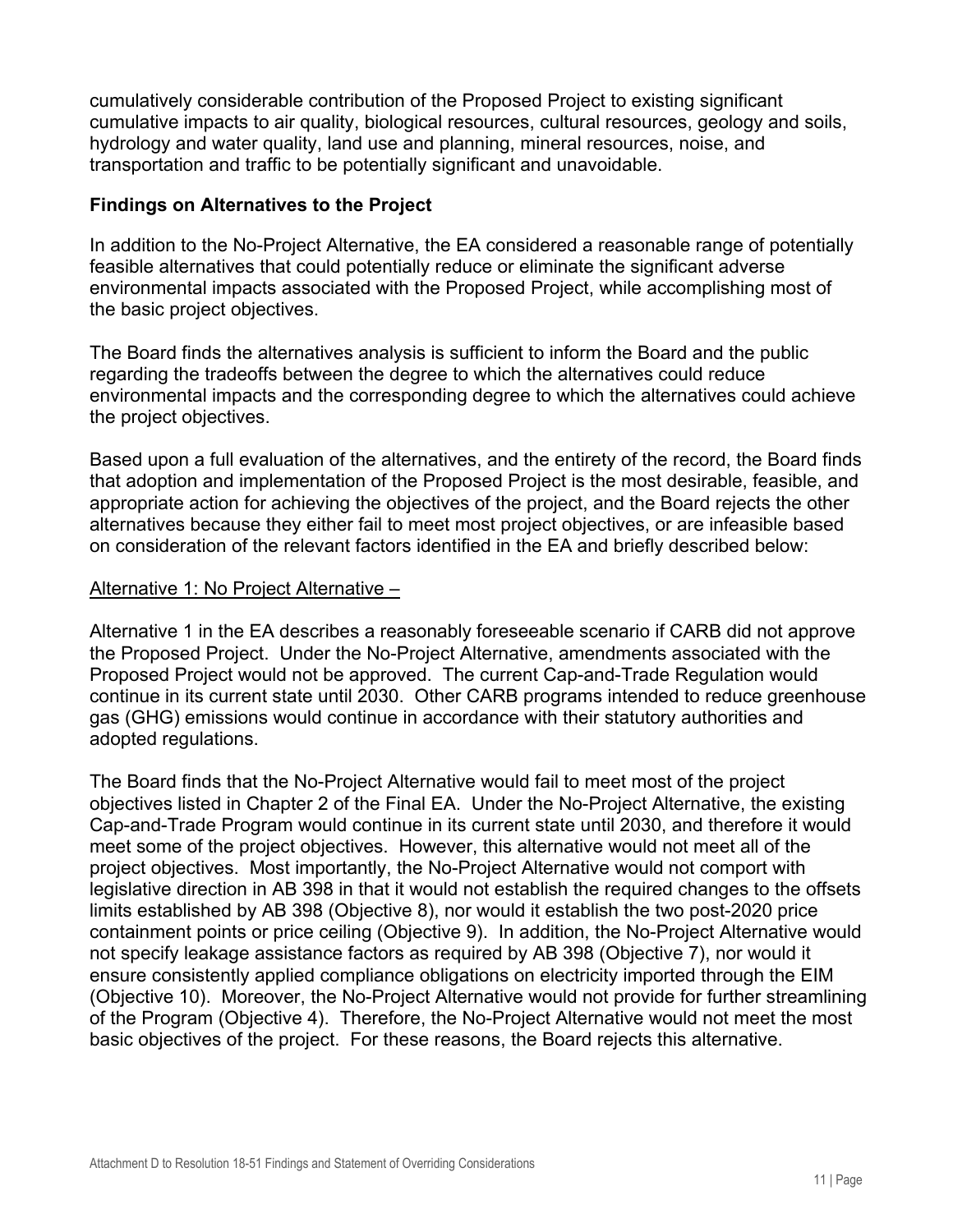### Alternative 2: Facility-Specific Requirements –

Under Alternative 2, the Cap-and-Trade Program would not continue, and all covered entities would be required to achieve onsite emissions reductions from a historical baseline level to 40 percent below that level by 2030 with interim targets. There would be no trading of "excess reductions," in which an entity that exceeds the reduction target can sell excess reductions to another entity, and there would be no use of offset credits. While some flexibility would remain for each entity to decide how best to reduce emissions, Alternative 2 would eliminate any trading and would force emission reductions to be achieved on a facilityby-facility basis at a consistent rate over interim compliance periods. For some sectors, onsite emissions reductions could potentially be achieved through fuel switching and electrification of boilers. There is less potential to reduce process-related emissions for other sectors, including the cement sector, and one potential compliance path may include production decreases at certain facilities.

The Board finds that this alternative represents an approach to reducing GHG emissions that is not consistent with the current Cap-and-Trade Regulation; that is, trading of allowances would not be available. While this alternative could meet objectives related to reducing GHG emissions after 2020 (Objective 2) by requiring facility-by-facility reductions, like the No Project alternative, it is not consistent with the direction provided by AB 398 to maintain the Cap-and-Trade Program after 2020 with the required modifications (Objective 1, 6, 7, 8, and 9). Additionally, it is not consistent with AB 398 because AB 398 directs CARB to designate the Cap-and-Trade Regulation "as the rule" in the Scoping Plan for achieving GHG reductions for petroleum refineries and oil and gas production facilities. This approach of facility-level mandates is substantially different than the objective of the Cap-and-Trade Program, consistent with the mandates of AB 32, to incentivize the marketplace to reduce GHG emissions with price signals and an overall declining cap. Because it does not take advantage of market mechanisms, the approach is also likely to be less effective in achieving certain AB 32 objectives, such as cost-containment and minimizing leakage (Objectives 6, 7, and 9). Because it would not amend the Cap-and-Trade Regulation, as it is currently implemented, it would not be consistent with the objective of streamlining the Program (Objective 4). In addition, removing the trade component would make the regulation inconsistent with legislation regarding offset credits, and facilitation of linkage with other WCI markets (Objectives 8 and 5). Difficulties with addressing imported power under this alternative would also likely result in failure to satisfy Objective 10. Thus, this alternative would achieve some, but not most, of the basic objectives of the Proposed Project. For these reasons, the Board rejects this alternative.

### Alternative 3: Carbon Fee -

Under Alternative 3, CARB would pursue a carbon fee for sectors that are currently covered by the Cap-and-Trade Program. The primary similarity between a carbon fee and the Capand-Trade Program is that both put a price on GHG emissions, providing an incentive for businesses and individuals to reduce their emissions, in contrast to a command-and-control approach in which government would mandate how much individual entities could emit or what technologies they should use. The principal difference between a carbon fee and the Cap-and-Trade Program is that a fee places an upper limit on the cost of reducing emissions, but leaves the total amount of GHG emissions in a given time period uncertain,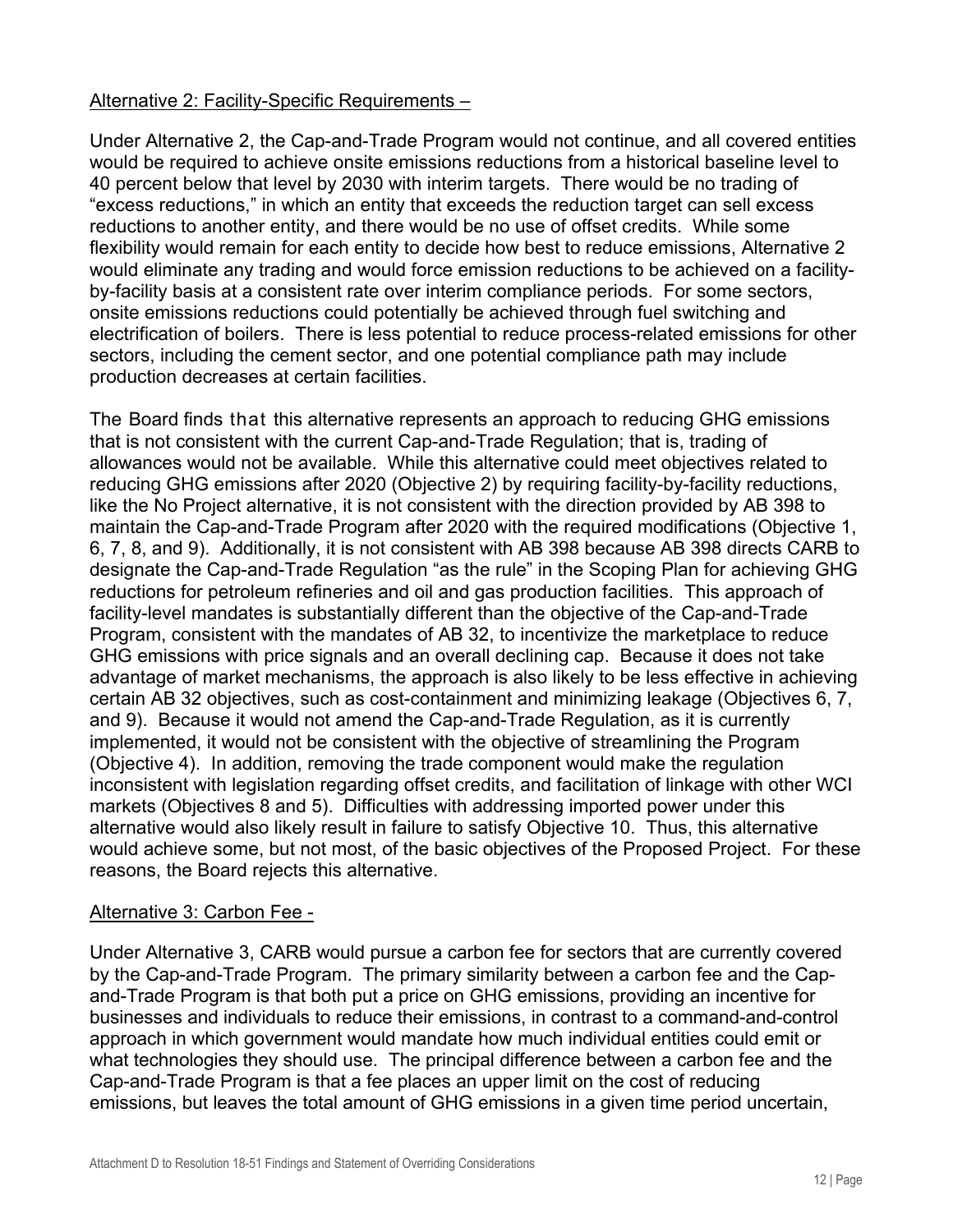whereas the Cap-and-Trade Program sets a total limit on emissions during a particular period and allows supply and demand to determine the cost of emissions.

The Board finds that Alternative 3 would implement a carbon fee that would provide price certainty, but an uncertain amount of emission reductions. There would be no absolute GHG emissions cap mandated by law, and there would likely be no allowance or offset credit trading as occurred under the Proposed Project. Like the No Project alternative, this alternative is not consistent with the direction provided by AB 398 to maintain the Cap-and-Trade Program after 2020 with the required modifications (Objective 1, 7, 8, and 9). Additionally, it is inconsistent with AB 398 because AB 398 directs CARB to designate Capand-Trade "as the rule" in the Scoping Plan for achieving GHG reductions for petroleum refineries and oil and gas production facilities. Even if this alternative were consistent with AB 398 direction, this alternative is not consistent with the objectives of the Proposed Project to meet GHG emission targets while minimizing costs (Objectives 1, 6, and 9). Because this alternative would not set a specific emissions cap, there would be no guarantee that the chosen allowance cost would be sufficient to achieve the required GHG emissions reductions to meet 2030 targets set by SB 32 (Objectives 2 and 3). It is also possible that this alternative could result in overshooting the target at an unnecessarily high cost. Because the primary goal of the Cap-and-Trade Program is to meet GHG emissions targets while minimizing costs, CARB staff believes a cap-and-trade program is a better match to California's goals (Objectives 1-3). While this alternative could offer more price certainty to regulated entities, it would result in less flexibility in achieving the GHG emissions targets since each metric ton of GHG emissions would incur a fee at a specific dollar amount. Because the Cap-and-Trade Program, as it is currently implemented, would no longer exist after 2020, a cap-and-trade program linkage between California and Québec would no longer exist (Objective 5). Alternative 3 would also not be consistent with the objective of streamlining the Cap-and-Trade Program, since it would result in an entirely new program (Objective 4). For these reasons, the Board rejects this alternative.

### Alternative 4: Higher Ceiling Price –

Alternative 4 is the same as the Proposed Project, but sets the price ceiling well above the level of the post-2020 single tier Reserve price under the current Regulation as well as the price ceiling value of the proposed amendments. This alternative would set the price ceiling at \$78.52 in 2021 to \$229.18 in 2030 (in real \$2018 dollars). The price ceiling would increase each year by an escalation factor assigned to each pricing point. All other features of the alternative follow the AB 398 requirements regarding distribution of allowances between the price ceiling and two pricing points, the restoration of direct allocation to covered entities in 2021, the transfer of allowances remaining unsold at auction for 24 months to the Reserve, the lower quantitative offset use limit, and the direct environmental benefit requirement on half of the offsets used for compliance.

The Board finds that the objective of this price structure is to encourage more direct reductions than the Proposed Project. However, the price ceiling may be too high for existing and future linkage partners, which would jeopardize meeting Objective 5 (Continue Linkage with Existing Partner Jurisdictions and Facilitate Linkage with Other Partners in the Future). The price ceiling may also be too high to minimize emissions leakage, which would jeopardize a component of meeting Objective 1 (Continue Objectives of 2016 Cap-and-Trade Program). It cannot be predicted whether the higher prices in California would affect the willingness of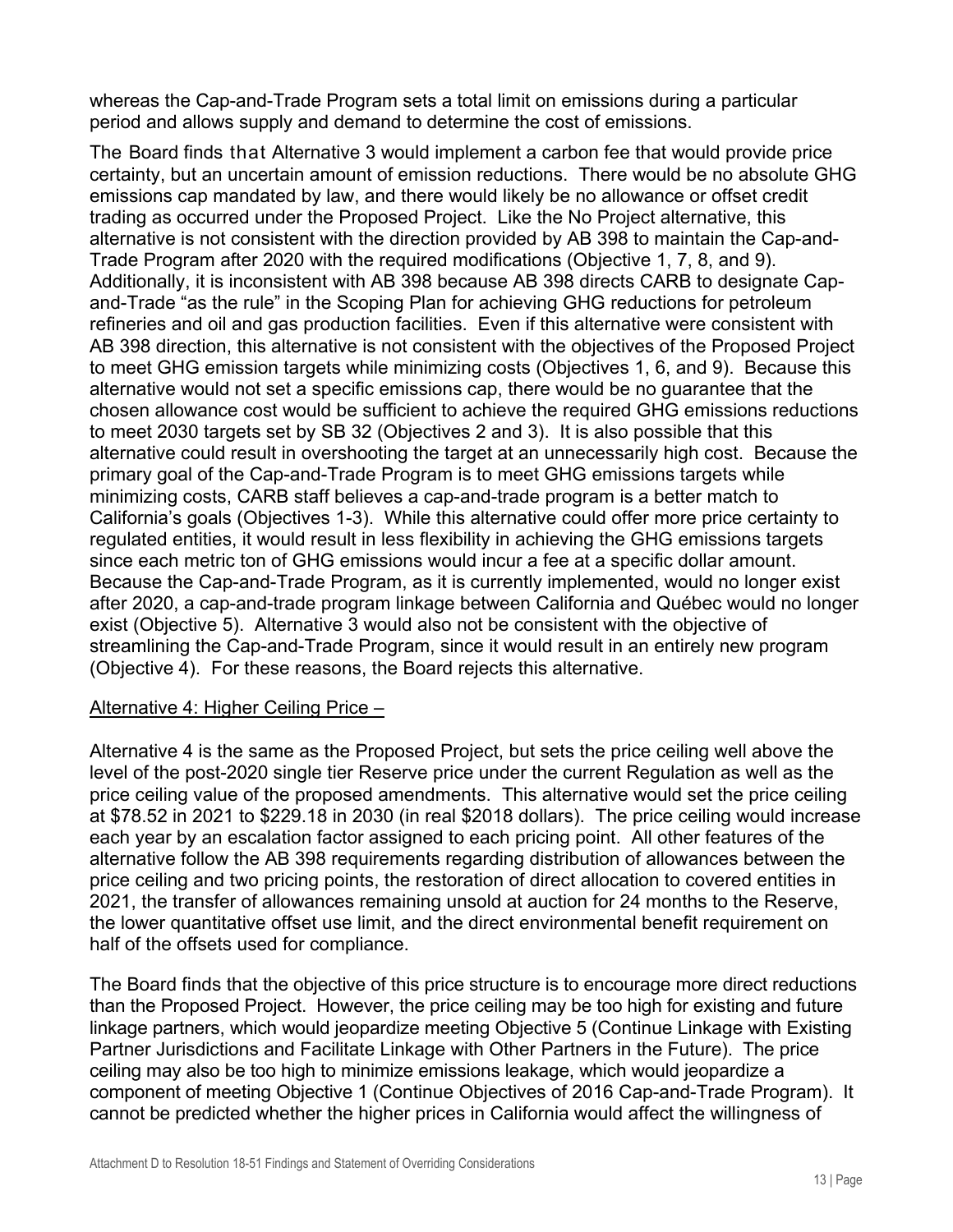other partners to link their programs with California. Therefore, it is not clear that this alternative would avoid or substantially reduce a significant impact of the Proposed Project. For these reasons, the Board rejects this alternative.

### Alternative 5: Lower Ceiling Price –

Alternative 5 is the same as the Proposed Project, except for the values assigned to the price ceiling and two price containment points. In this alternative, CARB would set the price ceiling well below the level of the post-2020 single tier Reserve price under the current Regulation as well as the price ceiling value of the proposed amendments. This alternative would set the price ceiling at \$50 in 2021 to \$59.27 in 2030 (in real \$2018 dollars).

The Board finds that the price ceiling may be too low to encourage abatement technologies that achieve the GHG reductions necessary to achieve the State's 2030 reduction target, and California's ability to meet long-term climate objectives (Objective 3). This may jeopardize existing and future linkages (Objective 6). This could possibly result in additional environmental damages, which can be valued using social cost of carbon, and risk not achieving the GHG reductions necessary to achieve the State's 2030 reduction target. For these reasons, the Board rejects this alternative.

### Alternative 6: No Inclusion of Direct Environmental Benefits Requirements -

Alternative 6 would be the same as the Proposed Project, except it would not include the requirement to distinguish between offset projects that provide a direct environmental benefit in the State and those that do not. In essence, this alternative would attempt to maintain the status quo in that only the offset quantitative usage limits established by AB 32 and AB 398 would apply, without a distinction in the percentage of that quantitative usage limit that would apply to individual offset projects. Under this alternative, amendments required by AB 398, which requires the distinction between projects that provide a direct environmental benefit in the State from those that do not, would not be promulgated.

The Board finds that this alternative would fail to meet project objectives because it would not respond to legislative direction in AB 398. This alternative would not establish the required changes to the offsets limits established by AB 398 (Objective 8). This alternative, in addition to failing to meet the directive from AB 398, would not result in any additional environmental benefits in the State related to offset project development. For these reasons, the Board rejects this alternative.

### **STATEMENT OF OVERRIDING CONSIDERATIONS**

CARB expects that many of the significant adverse impacts identified in the EA will be avoided or mitigated; however, since uncertainty exists as to the extent of mitigation that other agencies will require at the site- and project-specific level, the Board is conservatively considering the impacts to be potentially significant and unavoidable. The Board finds that despite the potential for adverse environmental impacts associated with the Proposed Project, other benefits of the proposed actions are determined to be overriding considerations that warrant approval of the Proposed Project and outweigh and override its unavoidable significant impacts. Each benefit set forth below, including the cumulative benefits, constitutes an overriding consideration warranting approval of the project, independent of the other benefits, despite each and every unavoidable impact. These benefits include: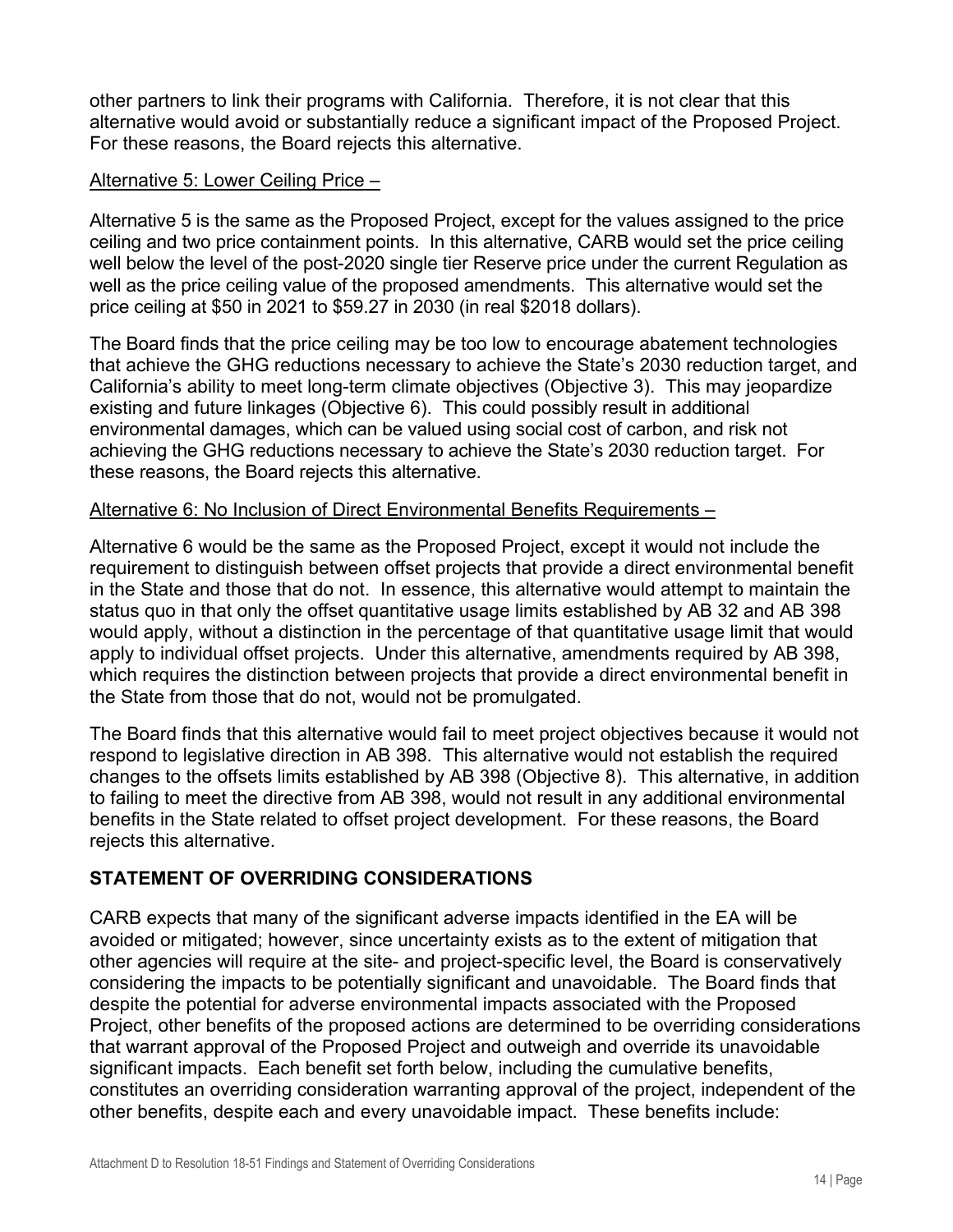- 1. Reducing greenhouse gas emissions, thereby benefitting the environment and current and future generations;
- 2. Benefitting statewide health through the reduction of co-pollutants by complementing and supporting California's existing efforts to reduce criteria and toxic air pollutants;
- 3. Providing a program that complements other Scoping Plan measures, such as standards for cleaner vehicles, low-carbon fuels, renewable electricity and energy efficiency;
- 4. Providing a cap that will decline to levels in 2020 and 2030 designed to ensure that emissions decline over time and, in conjunction with other climate programs identified in the Scoping Plan, providing the highest certainty California achieves the AB 32 2020 target and the SB 32 2030 target;
- 5. Establishing a price ceiling pursuant to AB 398 and a mechanism to maintain the environmental integrity of the Program in the unlikely event the price ceiling is accessed;
- 6. Continuing to provide a durable framework that has the potential to provide further GHG reductions beyond the 2020 and 2030 targets;
- 7. Achieving emission reductions in a cost-effective manner by affording covered entities flexibility to seek out and implement the most cost-effective options to reduce emissions;
- 8. Providing a program with proven, long-established design features to minimize emissions leakage and protect California consumers and utility rate-payers;
- 9. Providing a price signal needed to drive long-term investment in cleaner fuels and more efficient buildings and technologies;
- 10. Helping to mitigate the economic consequences of continued reliance on fossil fuels;
- 11. Ensuring emissions associated with the California Independent System Operator's Energy Imbalance Market are appropriately accounted for;
- 12. Helping to incentivize additional emissions reductions in non-covered sectors through the implementation of mine methane capture, livestock, ozone depleting substances, forestry, and other approved offset projects;
- 13. Helping to incentivize reforestation and avoided conversion forest projects that will provide for carbon sequestration while resulting in long-term beneficial effects on scenic resources, soil erosion, and loss of topsoil;
- 14. Helping to incentivize more offset projects that provide direct environmental benefits in the State;
- 15. Helping to incentivize further greenhouse gas reduction and mitigation effort through the continuance and expansion of linkage with other programs such as Québec;